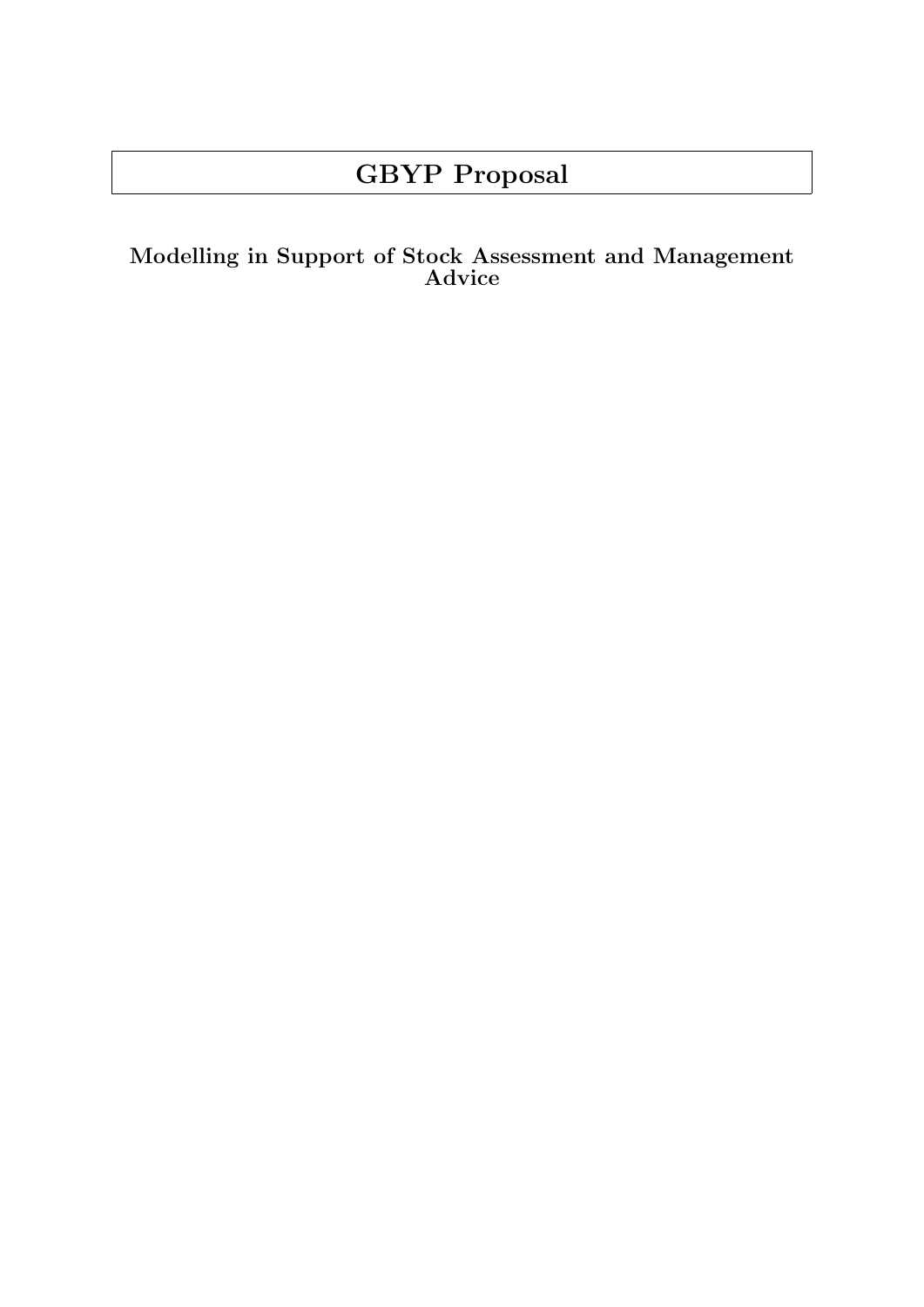# Background

A draft multi-year workplan, including objectives, time lines and deliverables, for the modeling work to be conducted under the GBYP was presented to the GBYP Steering Committee (SC) in December 2012. The SC thought that this was very useful proposal to help plan future activities, allocate budget and review progress. It was therefore recommended that this draft be completed and circulated to the SC. The SC also recommended that a group be formed under the SCRS to help develop an operating model. A draft based on that presented at the SC was originally to be drafted and then to be presented for discussion at a 3 day GBYP meeting to be held directly after the BFT Biological Parameters meeting. Unfortunately this was not possible, due to the GBYP bubget being agreed later than anticipated. The objective of this planned meeting was to have helped developed specifications for the operating model following on from the Bluefin Biological Parameters (BFT-BP) meeting.

Instead, it was decided to take advantage of the Tenerife Biological Parameters meeting to carrying out this preparatory work, using the original time frame only for developing the draft, based on the work of the BFT-BP meeting, this draft will then be circulated to the BFT group. The work on the Operating Model design (following this informal drafting group) is now be conducted intersessionally including full participation of BFT SCRS scientists in advance of the Boston BFT SCRS meeting. The Boston meeting would now be responsible for discussing the draft proposals and agree future steps in the development of the OM design.

To facilitate the production of the draft an informal group was formed by the BFT rapporteurs with help from SCRS colleagues already involved in developing operating models to develop a limit reference points (LRP) for North Atlantic Albacore. This meeting produced the draft for circulation to the BFT-WG. This draft would then be further developed by the SCRS to provide the basis of discussions for the BFT Modelling Working Group in Boston 21-23 July 2013, as discussed at the 2013 Methods WG.

# Description of Work

This proposal is addressing the third objective of the GBYP, i.e.

To improve assessment models and provision of scientific advice on stock status trough improved modelling of key biological processes (including growth and stockrecruitment), further developing stock assessment models including mixing between various areas, and developing and use of biologically realistic operating models for more rigorous management option testing.

Work will be conducted under the GBYP in collaboration with CPC scientists.

The new scientific advice framework will be evaluated using management strategy evaluation (MSE). The approach will be similar to that used by CCSBT for resolving the major uncertainties for the provision of management advice.

MSE involves a number of steps [\[Punt and Donovan\(2007\)\]](#page-14-0)) i.e.

• Identification of management goals (and performance measures to quantify the extent to which those goals have been achieved).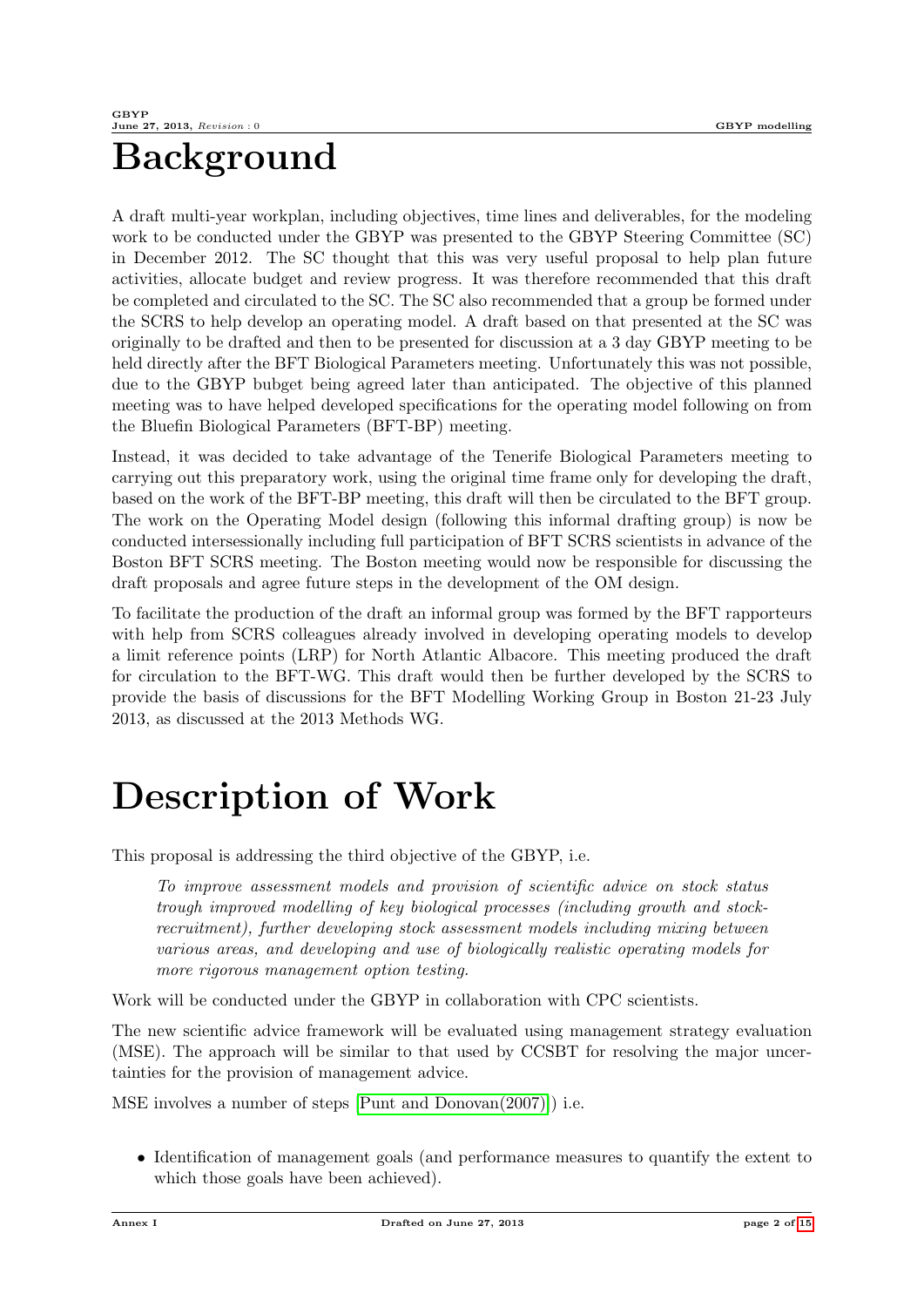- Selection of hypotheses which pertain to the situation at hand, and developmentof operating models which represent those hypotheses. The set of operating models form the 'trials structure'.
- Conditioning of the operating models on the available data (and possible rejection of hypotheses [or combinations of hypotheses] which are not compatible with the data).
- Identification of candidate management strategies.
- Simulation of the performance of the management strategies by projecting the operating model forward in which catch limits are set using the management strategy.

This document provides a draft proposal of the work to be conducted under the modelling programme of starting in phase IV of the GBYP. The work is part of a multi-year workplan, which includes objectives, deliverables and milestones.

## Work Summary

#### Objectives

Propose to the Commission by 2016 a robust Scientific Management Framework, developed using Management Strategy Evaluation (MSE), that includes

- a) New stock assessment methods that use the new data and knowledge gained under the GBYP
- b) Reference points that are robust to uncertainty
- c) A long term management plan

#### Milestones

These are used to monitor the progress of the work, the first three are presentation at the SCRS of the work done on the development of the new framework and the forth is presentation of the proposed new advice framework to the Commission. the new framework to the Commission.

M1 SCRS 2013 M2 SCRS 2014 M3 SCRS 2015

M4 COM 2016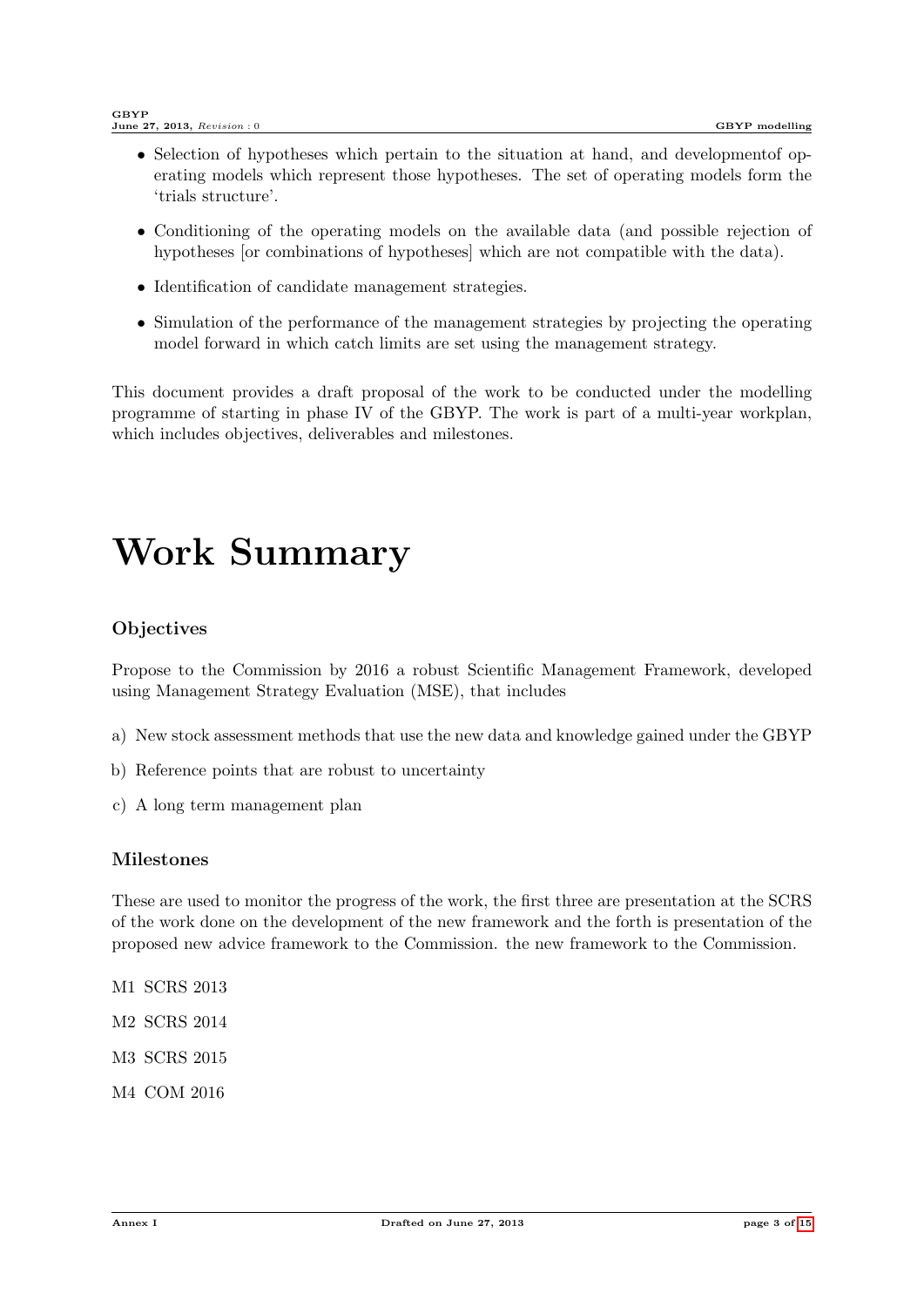#### Deliverables

The following are examples of the types of deliverables that may be expected under the proposal. These will include SCRS (and peer review papers) to be agreed at the begining of each Phase of the GBYP.

#### Phase 1 Phase IV

- i) SCRS Paper; Risk Assessment that identifies the main sources of uncertainties and associated risks
- ii) SCRS Paper; Quantitative Risk Evaluation (based on results from Data and Modelling Workshop).
- iii) SCRS Paper; Specification of Operating Model, imcluding data to be used for conditioning and hypotheses to be considered (based on results from Data and Modelling Workshop).
- iv) SCRS Paper providing an example of statistical stock assessment methods.

Phase 2 Phase V

- i) SCRS Paper; Example of Management Procedures, emprical (SBF), VPA and size, RH etc.
- ii) OM(s) implemented in software
- iii) MP(s) implemented in software
- iv) SCRS Paper; Detailing priliminary evaluations conducted, and identifying of scenarios to be used in next Phase.

#### Phase 3 Phase VI

i) Proposed new assessment framework, including stock assessment methods, reference points

#### Phase 4 Deliverables in year 2016

i) Proposed new management framework including HCR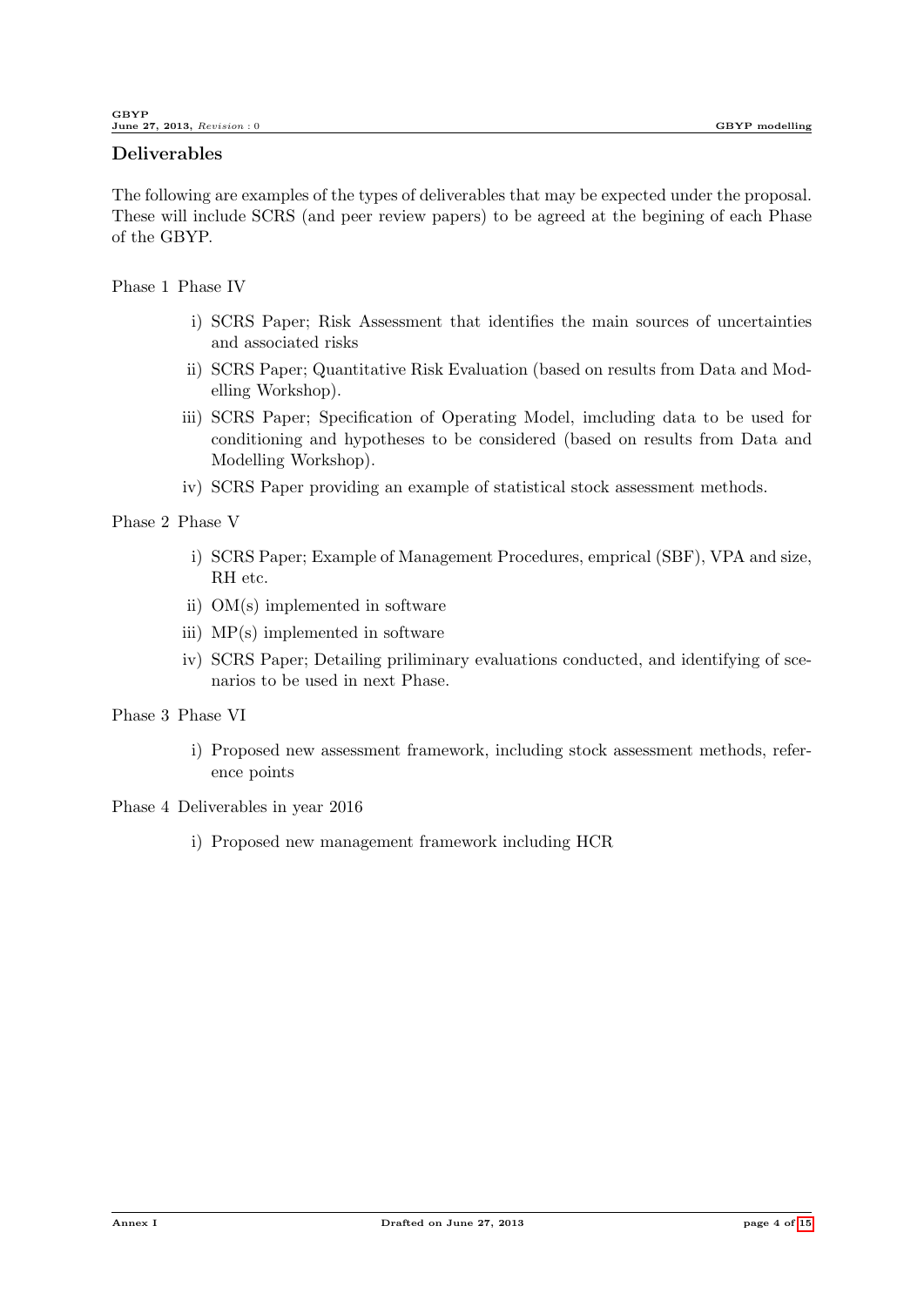GBYP June 27, 2013, Revision : 0 GBYP modelling

# Work Packages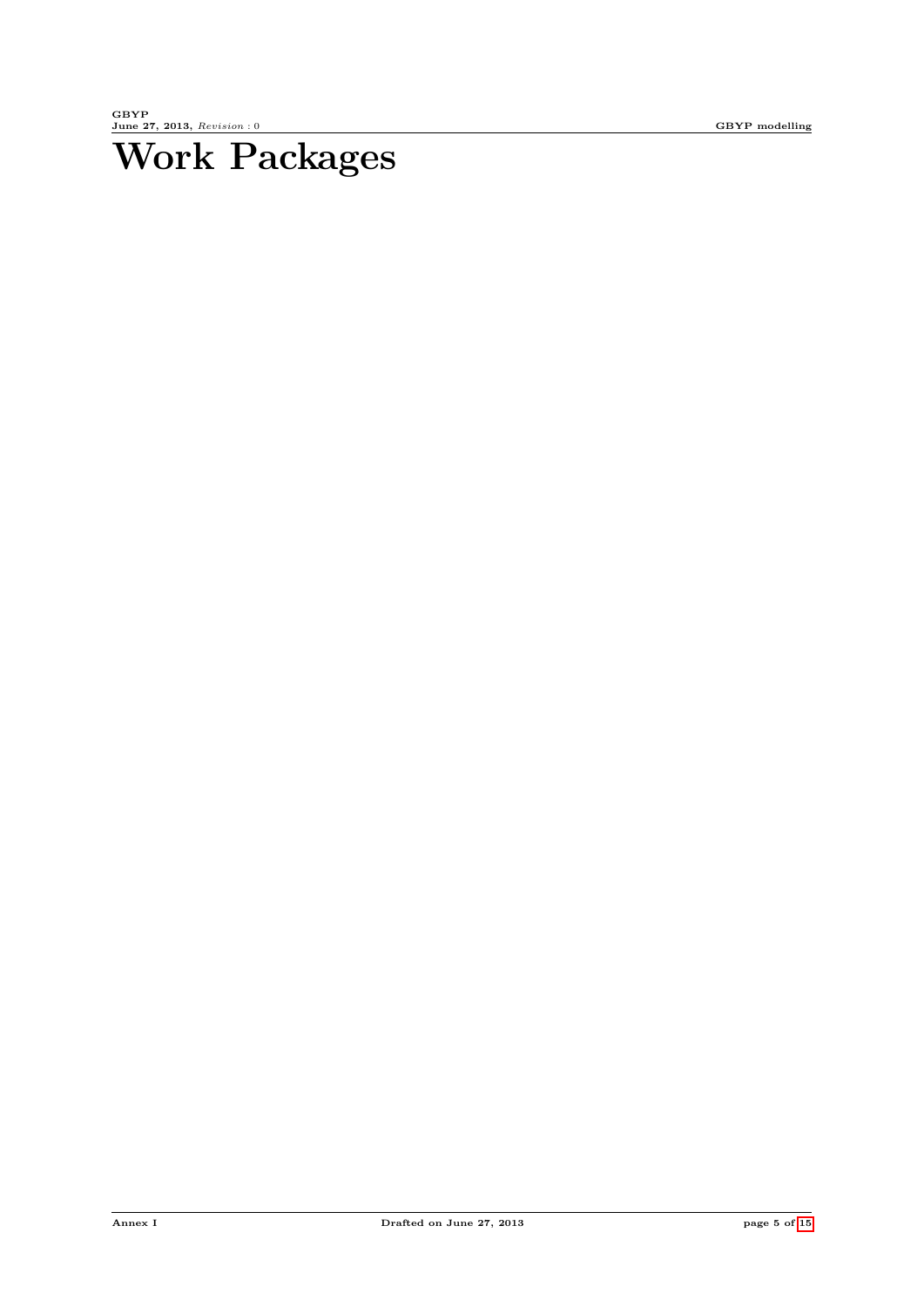#### Work packages

| Work package list |  |
|-------------------|--|
|                   |  |

| <b>WP</b>              | Work package title      | Type       | Lead        | Per- | <b>Start</b> | End   |
|------------------------|-------------------------|------------|-------------|------|--------------|-------|
| $\mathbf{N}\mathbf{o}$ |                         |            | parti-      | son- | month        | month |
|                        |                         |            | cipant      | mon- |              |       |
|                        |                         |            | no.         | ths  |              |       |
| WP1                    | <b>Operating Models</b> | R&D        | <b>GBYP</b> | 37.0 |              | 36    |
| WP <sub>2</sub>        | Data Mining             | R&D        | <b>GBYP</b> | 37.0 |              | 24    |
| WP3                    | Management Procedures   | R&D        | <b>GBYP</b> | 37.0 |              | 36    |
| WP4                    | Risk Analysis           | <b>SKH</b> | <b>GBYP</b> | 37.0 |              | 36    |
|                        | <b>TOTAL</b>            |            |             | 148  |              |       |

#### Deliverables list

| List of Deliverables to be Submitted to SCRS for Review |  |  |  |  |
|---------------------------------------------------------|--|--|--|--|
|                                                         |  |  |  |  |

| De-      | Deliverable name | Work  | Nature Disse- |       | Deli- | Lead | EMM |
|----------|------------------|-------|---------------|-------|-------|------|-----|
| live-    |                  | pack- |               | mina- | very  |      |     |
| rable    |                  | age   |               | tion  | date  |      |     |
| no.      |                  | no.   |               | level |       |      |     |
| DIV.1.1  |                  |       |               |       |       |      |     |
| DIV.1.2  |                  |       |               |       |       |      |     |
| $\cdots$ |                  |       |               |       |       |      |     |

N.B.: Deliverable Copyright is retained by ICCAT.

Abbreviations for nature of deliverable: P=SCRS Paper, Software=S, D=Demonstration, ...

Abbreviations for dissemination level:  $PU = Public$ ,  $CO = Conditional$ .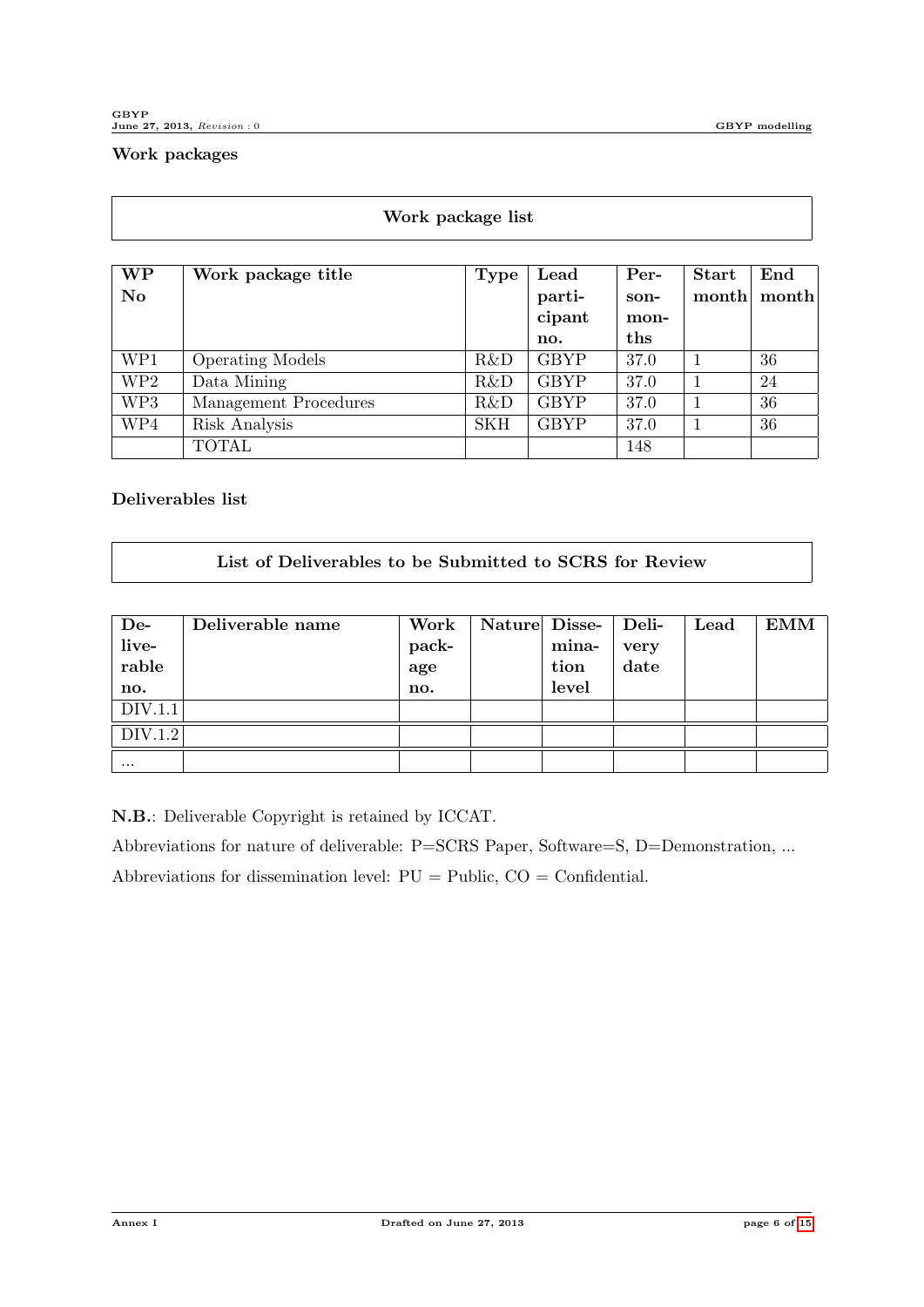#### Work package 1: Operating Model

Work package leader: Gian Maria Volonté

| Work package number                 |    | Phase IV<br>Start date or event: |  |  |  |  |  |  |
|-------------------------------------|----|----------------------------------|--|--|--|--|--|--|
| Work package title                  |    | <b>Operating Model</b>           |  |  |  |  |  |  |
| Participant number                  |    |                                  |  |  |  |  |  |  |
| Participant short names   GBYP SCRS |    | Sec                              |  |  |  |  |  |  |
| Person-months per par-              | 30 |                                  |  |  |  |  |  |  |
| ticipant                            |    |                                  |  |  |  |  |  |  |

#### Objectives:

The objectives are to

- Specify stock and fishery dynamics to be implemented as Operating Models (OM) within an MSE framework.
- Implement code in a common framework as  $\text{ADMB}/\text{C++}$  libraries or R packages
- Run simulation trails
- Propose appropriate analyses and data collection procedures that resolve uncertainty about stock dynamics

#### Description of work:

The first task is to provide an 'general specifcation of the Operating Model (OM). Where an OM is a mathematical–statistical model used to describe resource dynamics in simulation trials and to generate resource monitoring data when projecting forward. Initial Scenarios (i.e. the main factors/effects in a factorial design.) will be specified based on the risk analysis. Potential weighting schemes based on plausibility and/or likelihoods will proposed.

The OM will allow the impact of the various sources of uncertainty on management objectives to be the evaluated by testing alternative assessment and advice frameworks [\[Kell et al.\(2003\)Kell, Die, Restrepo, Fromentin, Ortiz de Zarate, Pallares, et al.\]](#page-14-2). This requires conditioning the OM on alternative assumptions and data sets with respect to biological processess [\[Fromentin and Kell\(2007\)\]](#page-14-3), stock structure [\[Kell et al.\(2009\)Kell, Dickey-Collas, Hintzen, Nash, Pilling, and Roel\]](#page-14-4), fleet dynamics and historic catches.

The work in this WP requires specifying and parameterising key processes, then proposing a variety of analyses to quantify the relative importance of the different sources of uncertainty identified in the risk analyses WP. This will eventually allow a set of scenarios to be chosen that will allow alternative candidate assessment and management procedures to be evaluated with respect to achieving management objectives with a given level of risk.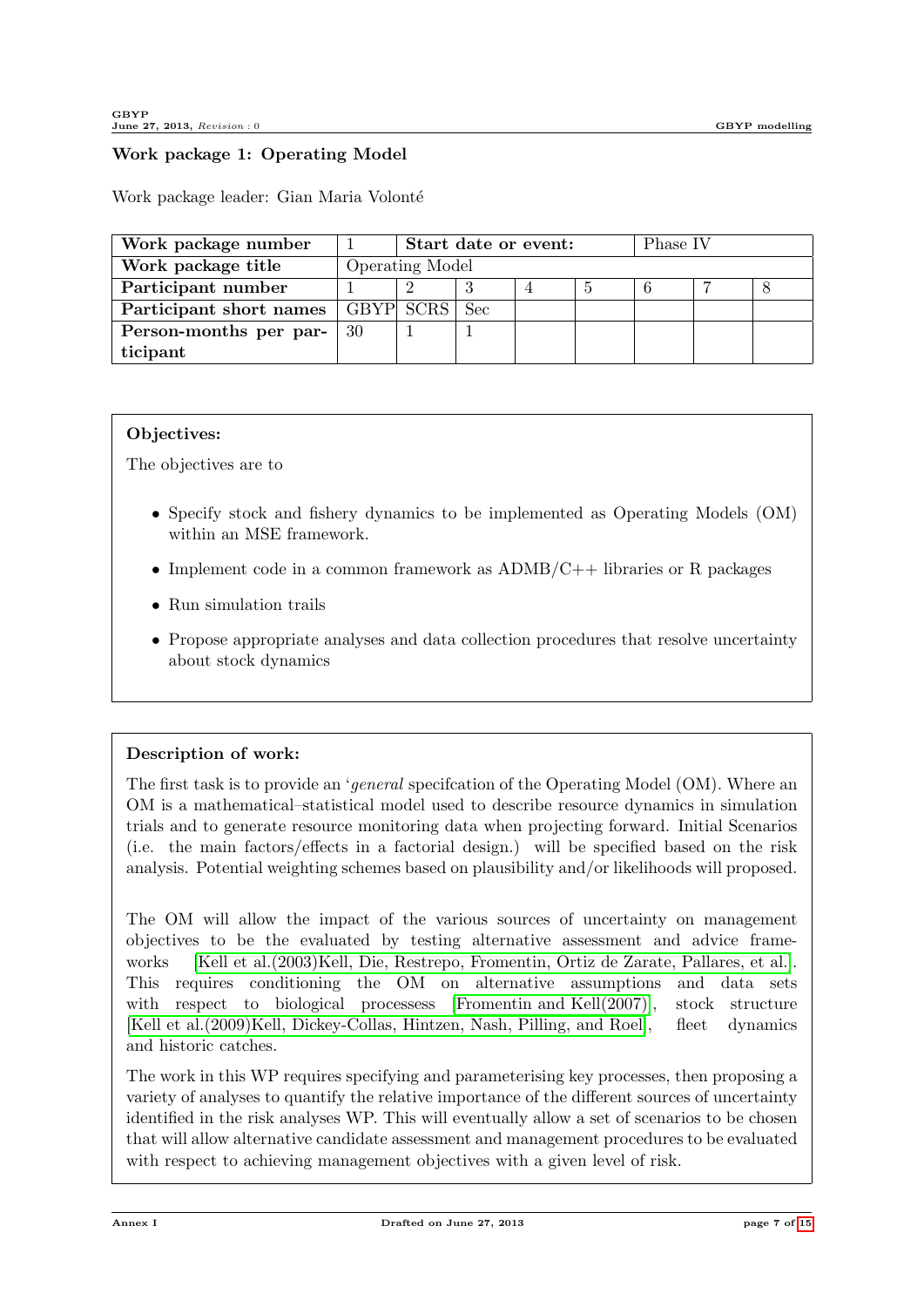Rather than using a grid like CCSBT for their MSE, where a single parameter, (e.g.  $M_0$  or steepness), is varied independently a systematic approach will be taken. This will explicity recognises that life history characterics, such as age at first reproductive, survival, growth and number of offspring are related. This will requires hypotheses about various processes to be developed and so there will be five main themes i.e.

| <b>Scenario</b>            | Levels |  |
|----------------------------|--------|--|
| Stock Structure            |        |  |
| Historic Catches           |        |  |
| Indices of Adundance       |        |  |
| Spawning Recruit Potential |        |  |
| Stationarity of Processes  |        |  |

Alternatve hypotheses will based on the data and knowledge obtained under the GBYP. Initially an example operating model will be developed that can be used to illustrate the approach to the SRCS. This will be refined using the Risk Analysis. Where uncertainty in knowledge about processes are shown to have an impact on management, studies and data collection procedures will be proposed to reduce uncertainty.

| Deliverables:  |                               |  |
|----------------|-------------------------------|--|
|                | Name   Due date   Description |  |
| D1.1<br>$t0+6$ | $\cdots$                      |  |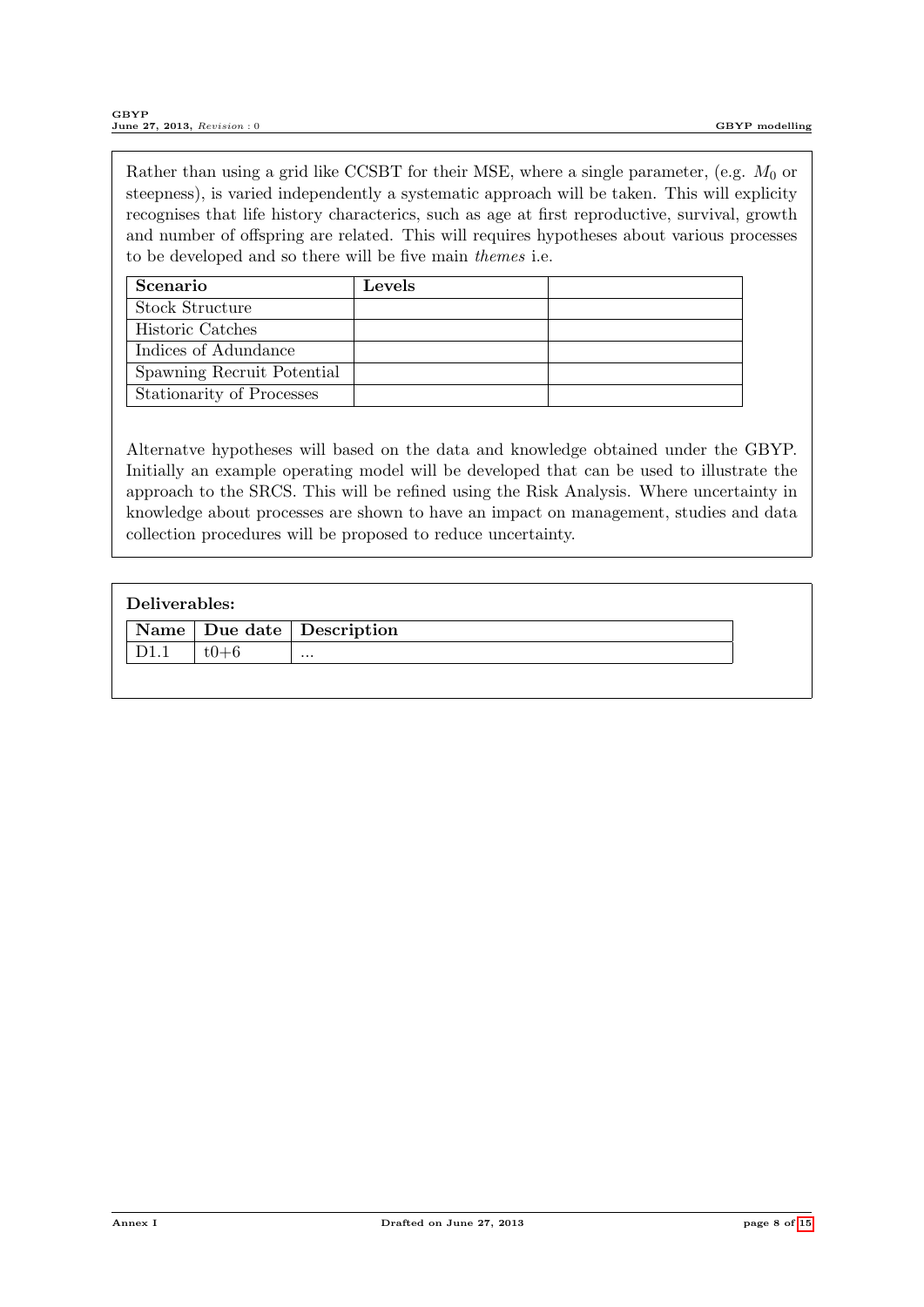#### Work package 2: Data Mining

Work package leader: Marianne Koch

| Work package number                 |    | Start date or event:<br>Phase IV |  |  |  |  |  |  |
|-------------------------------------|----|----------------------------------|--|--|--|--|--|--|
| Work package title                  |    | Data Mining                      |  |  |  |  |  |  |
| Participant number                  |    |                                  |  |  |  |  |  |  |
| Participant short names   GBYP SCRS |    | $\operatorname{Sec}$             |  |  |  |  |  |  |
| Person-months per par-              | 30 |                                  |  |  |  |  |  |  |
| ticipant                            |    |                                  |  |  |  |  |  |  |

#### Objectives:

The objectives are to conduct analyses in order to improve the data and assumptions used in stock assessment and to help develop hypotheses for conditioning the Operating Model. Data sets will include those recovered under the GBYP, the ICCAT data bases, published in SCRS and other papers and from other RFMOs.

Where appropriate analyses will be written up as SCRS papers and presented to the SCRS, e.g. either the bluefin working group or the the working group on stock assessment methods. As appropriate papers publish findings in the scientific peer-reviewed literature in order to provide clear transparent advice consistent with Commission Resolution [Res 2011-17].

#### Description of work:

Under Phases I-III numerous data sets have been recovered, the main task now to complete validation of the recovered data, to perform extractions for analysis and to work with the SCRS on conducting analyses.

Paper IV.3.1

Paper IV.3.2

Deliverables will be updated at the beginning of each phase depending on the needs of the development of the Operating Model and the Management Procedure.

| Deliverables:         |                        |
|-----------------------|------------------------|
| <b>Name</b>           | Due date   Description |
| Paper IV.3.1   $t0+6$ | SCRS paper             |
| Paper IV.3.2   $t0+6$ | SCRS paper             |
|                       |                        |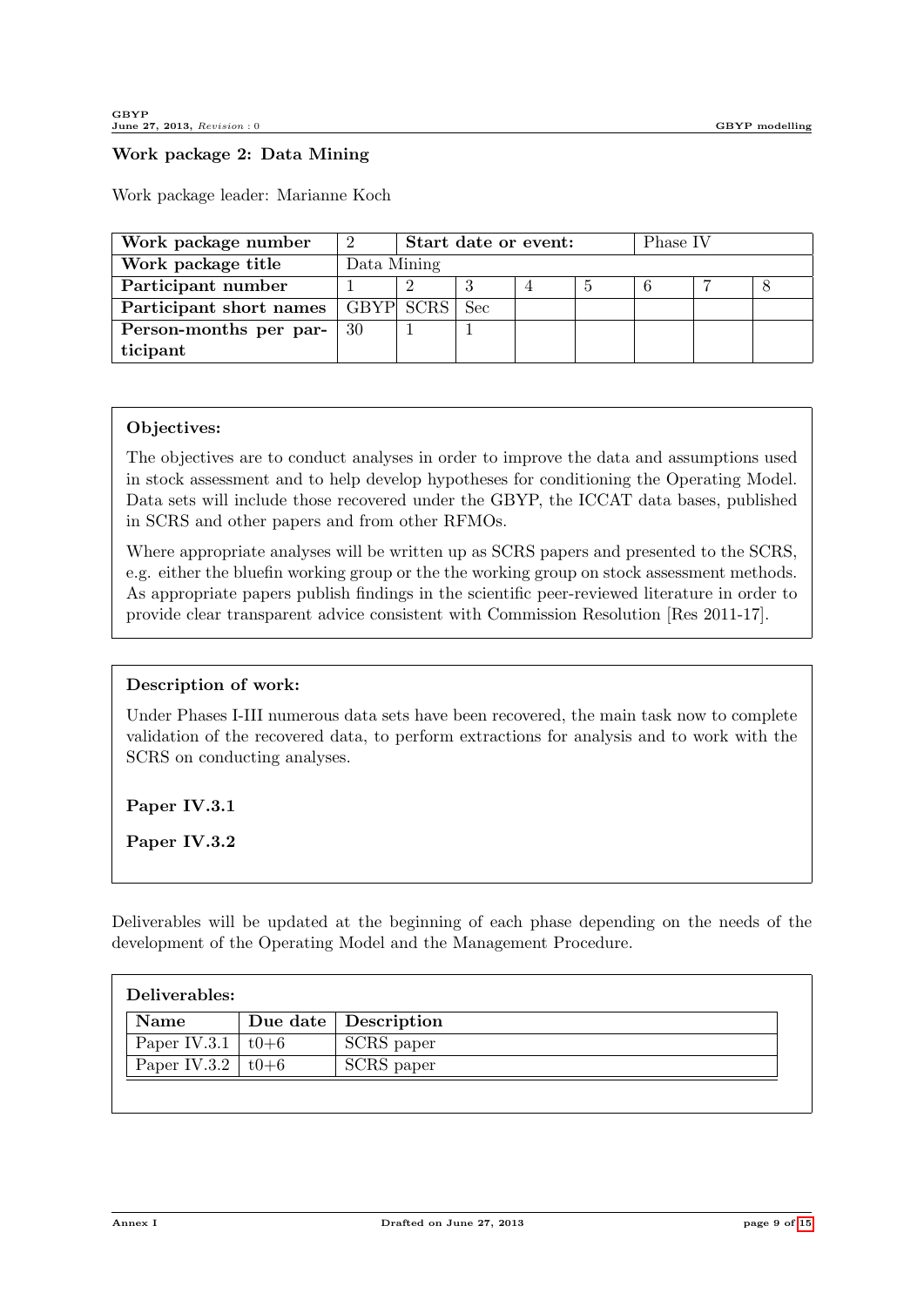#### Work package 3: Management Procedures

Work package leader: Wolfgang Lukschy

| Work package number                 | -3   | Start date or event:<br>Phase IV |  |  |  |  |  |  |  |
|-------------------------------------|------|----------------------------------|--|--|--|--|--|--|--|
| Work package title                  |      | Management Procedure             |  |  |  |  |  |  |  |
| Participant number                  |      |                                  |  |  |  |  |  |  |  |
| Participant short names   GBYP SCRS |      | <b>Sec</b>                       |  |  |  |  |  |  |  |
| Person-months per par-              | - 12 | 18<br>10                         |  |  |  |  |  |  |  |
| ticipant                            |      |                                  |  |  |  |  |  |  |  |

#### Objectives:

The objective of this workpackage are to implement MPs in a common simulation framework to allow alternative data collection procedures, stock assessment methods, reference points, harvest control rules and management plans to be evaluated. Software will be developed using R, ADMB and C++. All sofware will released under an Open Source Licence, and where possible run on a variety of platforms (e.g. Windows, linux and iOS). Development will be done in collaboration with other initiatives (e.g. ADMB, R, FLR), the tRFMOs and other RFMOs.

The objectives of this work package are to code the

Current Advice Framework i.e. adapt-VPA advice framework tas an implicit management procedure and

- biomass based models
- statistical models
- model free, e.g. emprical indices based on trap CPUE, aerial surveys,...

Description of work: Once alternative stock assessment models have been identified, these need to be code and implemented in a common framework so that they can be evlauated using the OM. It will also be neccessary to identify data requirements and sources of measurement error, appropriate reference points and management based upon them.

| Name   Due date   Description<br>MP1<br>$+0+6$ | Deliverables: |  |
|------------------------------------------------|---------------|--|
|                                                |               |  |
|                                                | D1.ii         |  |

Alternative Advice Frameworks which should include model free and model based variants that use both existing data and the new data sets collected under the GBYP, e.g.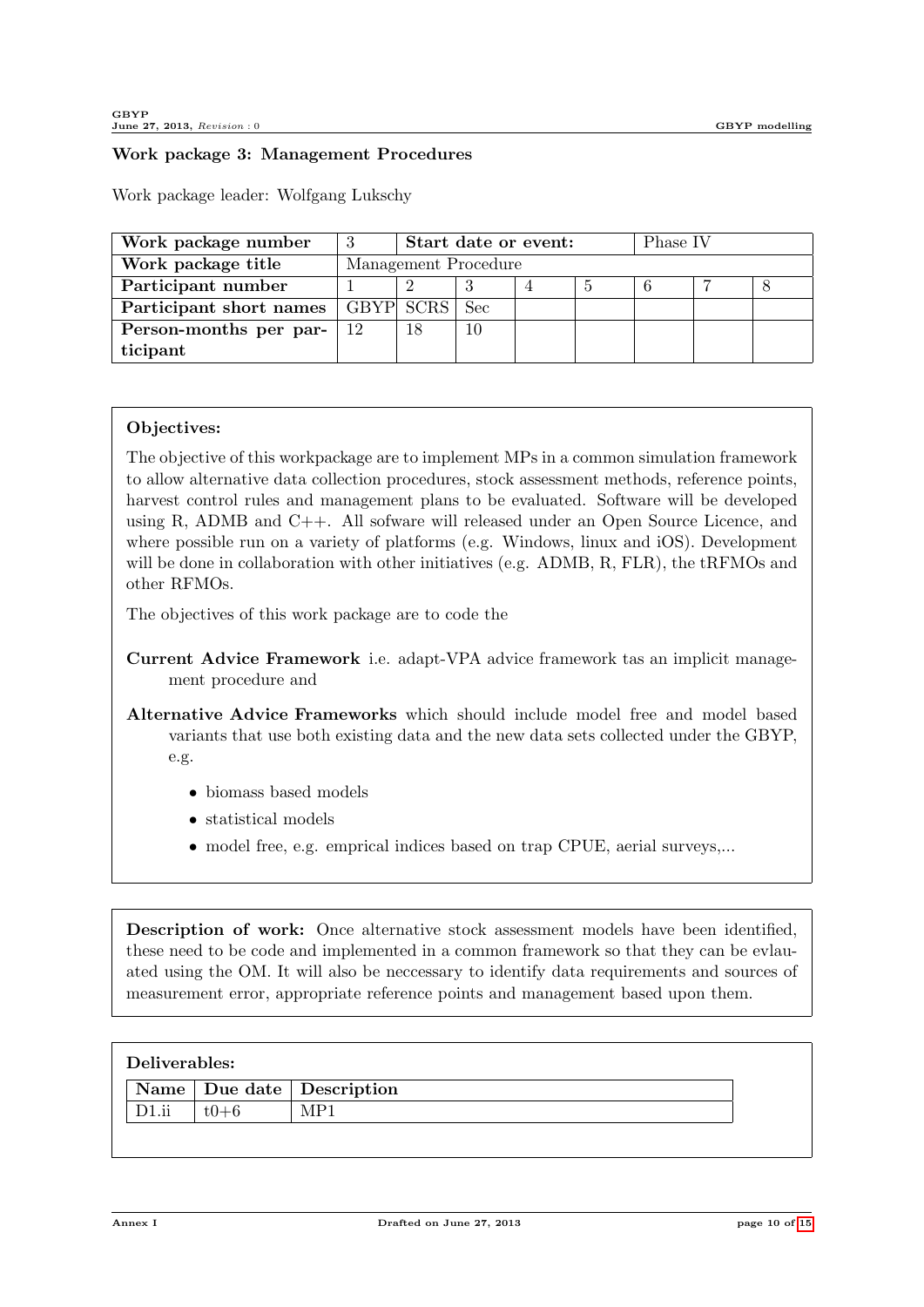#### Work package 4: Risk Assessment

Work package leader: Clint Eastwood

| Work package number     |           | Start date or event:<br>Phase IV |            |  |  |  |  |  |
|-------------------------|-----------|----------------------------------|------------|--|--|--|--|--|
| Work package title      |           | Risk Analysis                    |            |  |  |  |  |  |
| Participant number      |           |                                  |            |  |  |  |  |  |
| Participant short names | GBYP SCRS |                                  | <b>Sec</b> |  |  |  |  |  |
| Person-months per par-  | 18        |                                  |            |  |  |  |  |  |
| ticipant                |           |                                  |            |  |  |  |  |  |

#### Objectives:

The objectives of this work package are to

- Identify the identify the main sources of uncertainty of concern for stock assessment and managment by conducting a qualitative risk assessment.
- In collaboration with other WP conduct a quantitative risk analysis to evaluate the relative importance of the different sources of uncertainty
- Help design scenarios to be used in the managment strategy evaluation and development of alternative managment procedures with respect to meeting managment objectives
- Develop tools for use with stakeholders to identify appropriate managment procedures for implementation

Description of work: Under Phases II and III a qualitative Risk Assessment (RA) was conducted with members of the SCRS and the Commission. This identified the main sources of uncertainty of concern, whether they were considered in current advie and their relative impact. A next step is to conduct a quantitative study to assess the impact under the current and alternative advice frameworks. There are a variety of techniques that can be applied, from relatively simple sensitivity analyses to complex approaches such as MSE. The MSE will include

Qualitative scenarios, i.e. that think are likely and potentially important but not able to probabilistically decide between and

Quantitative scenarios, i.e. things we believe we can either estimate or define a priori

Once these scenarios have been identified methods will be developed to evaluate alternative candidate advice frameworks and managment proceedures with stakeholders.

The intention is to produce four papers that detail the development of a Risk-based managment advice framework. The first paper will be a qualitative analysis of the concerns of stakeholders with respect to risk. The second will show how a qualitative study can be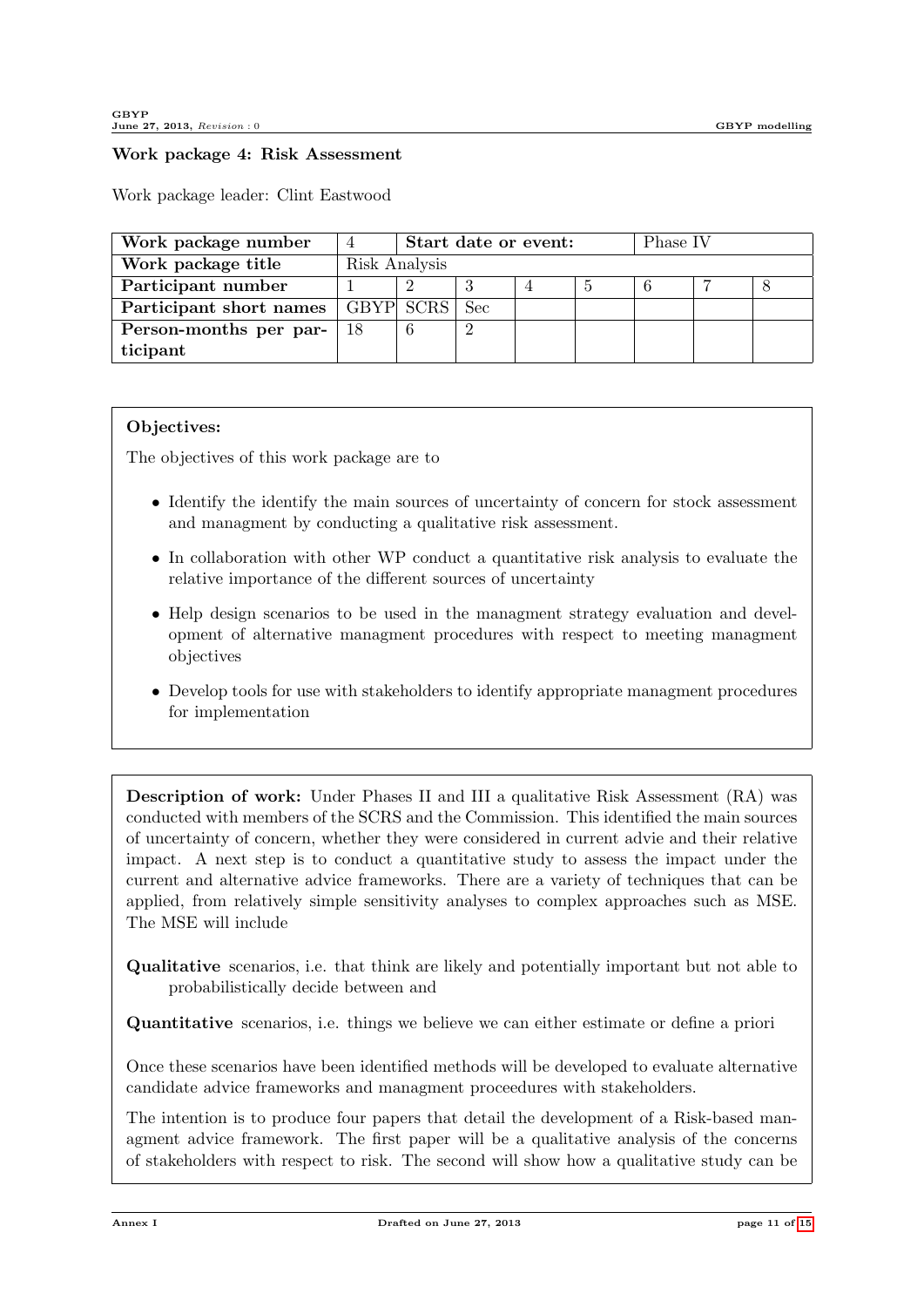turned into a quantitative analysis. The third paper will identify the utility functions of the different stakeholder groups and evaluate the value of information and control in reducing uncertainty and risk. While the final paper will review the case study.

| <b>Name</b> | Due date | Description                               |  |
|-------------|----------|-------------------------------------------|--|
| D.RA.IV.1   | $t0+6$   | Paper on Risk Identification              |  |
| D.RA.V.1    | $t0+6$   | Paper on Quantitative Risk assessment     |  |
| D.RA.VI.1   | $t0+6$   | Paper on Value of information and control |  |
| D.RA.VII.1  | $t0+6$   | Review Paper                              |  |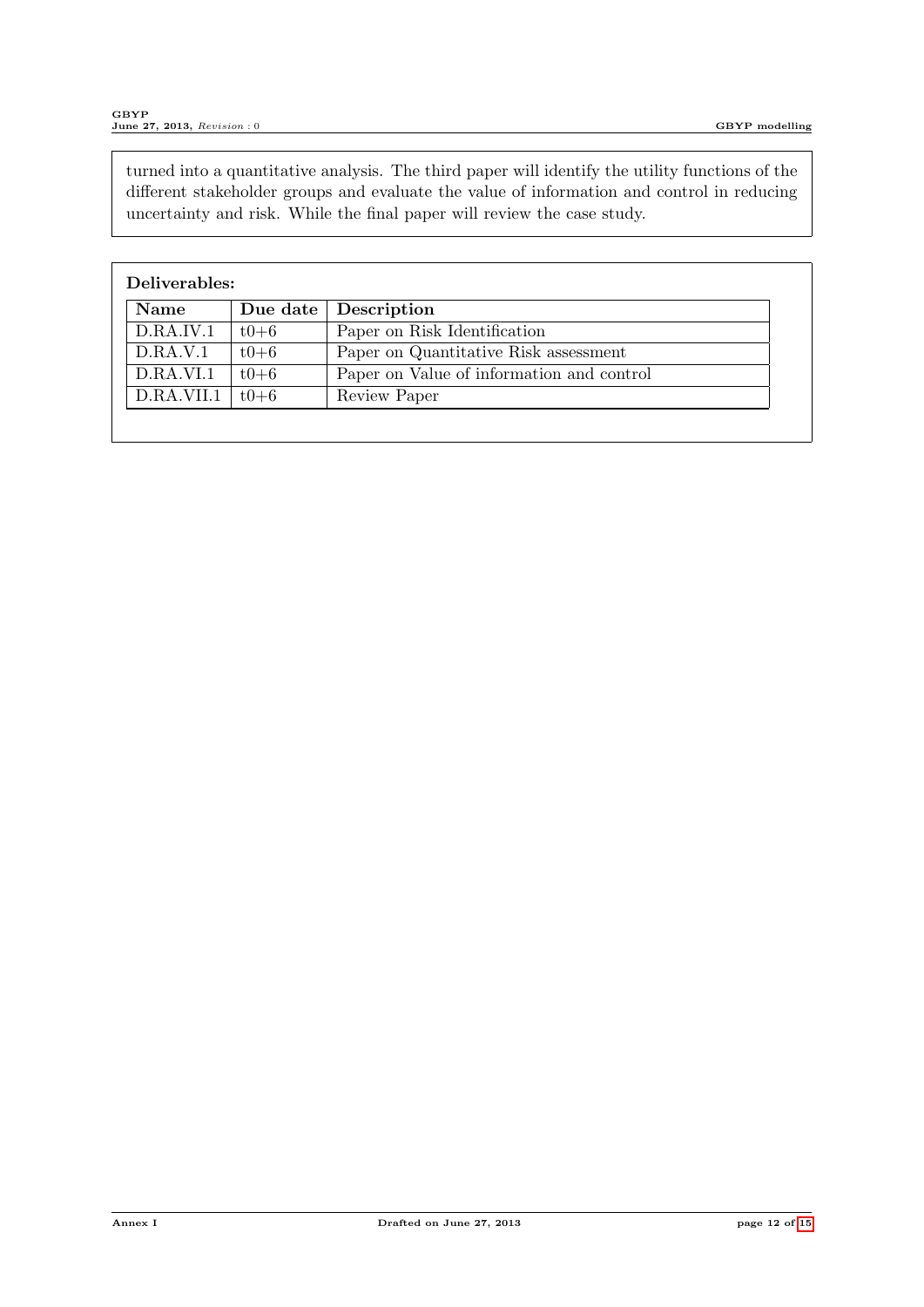Tentative schedule of project reviews

|     | Review Tentative timing, i.e. af- planned venue of re- Comments, if any |  |
|-----|-------------------------------------------------------------------------|--|
| No. | ter month $X = end$ of a   view                                         |  |
|     | reporting period $\mathbf{I}$                                           |  |

<span id="page-12-0"></span><sup>&</sup>lt;sup>1</sup>Month after which the review will take place. Month 1 marking the start date of the project, and all dates being relative to this start date.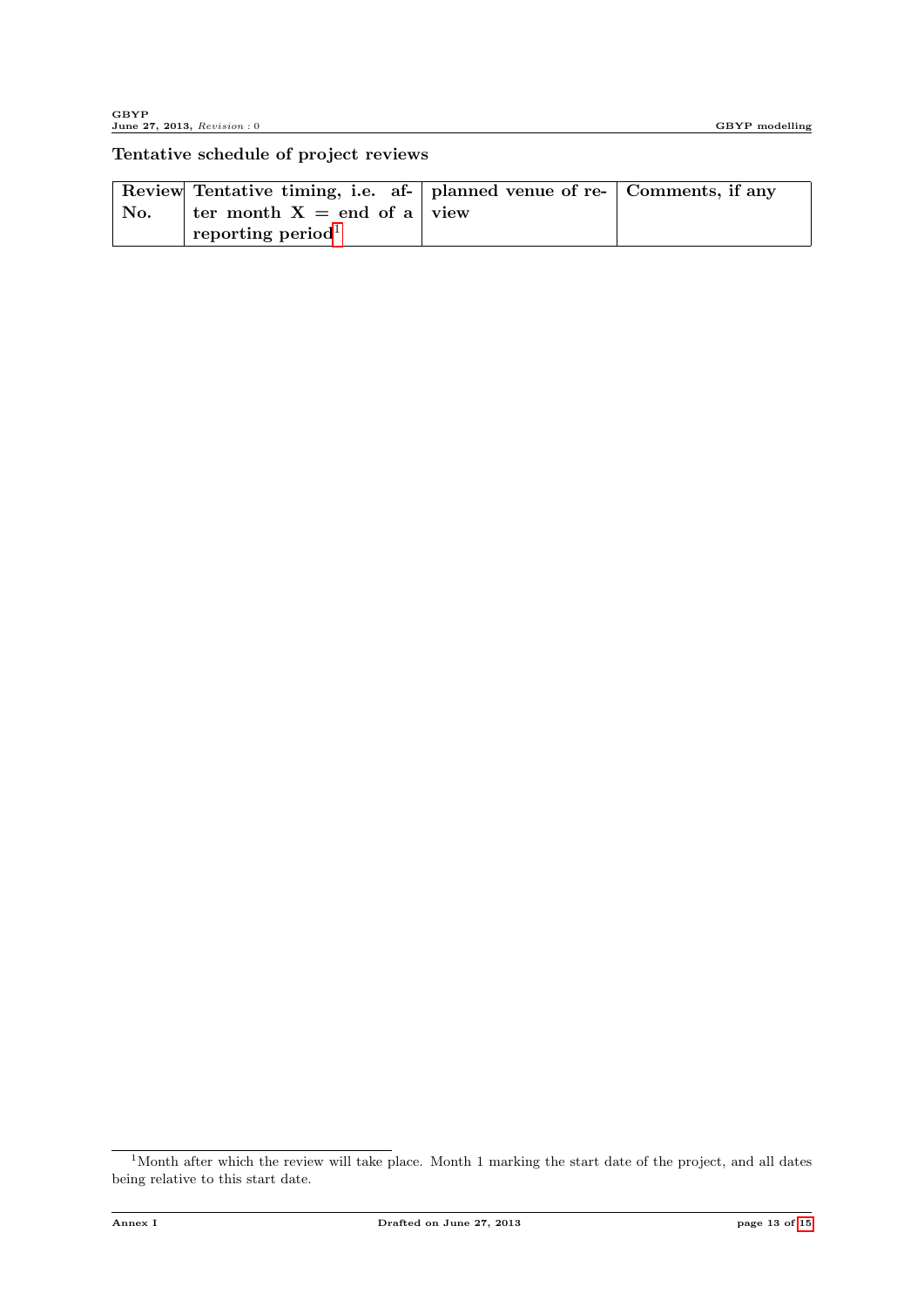### Work package dependencies